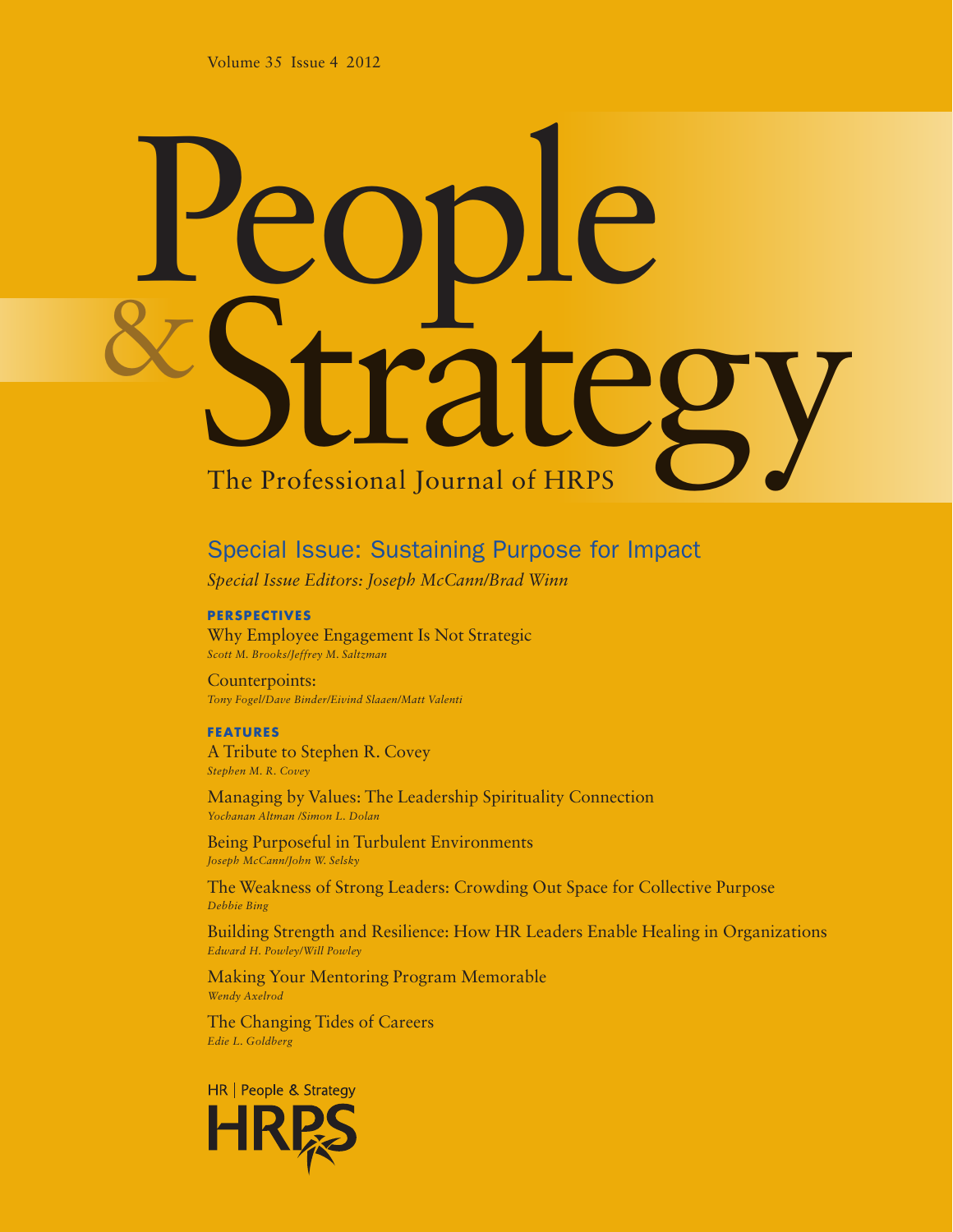# Being Purposeful in Turbulent Environments

*By Joseph McCann and John W. Selsky*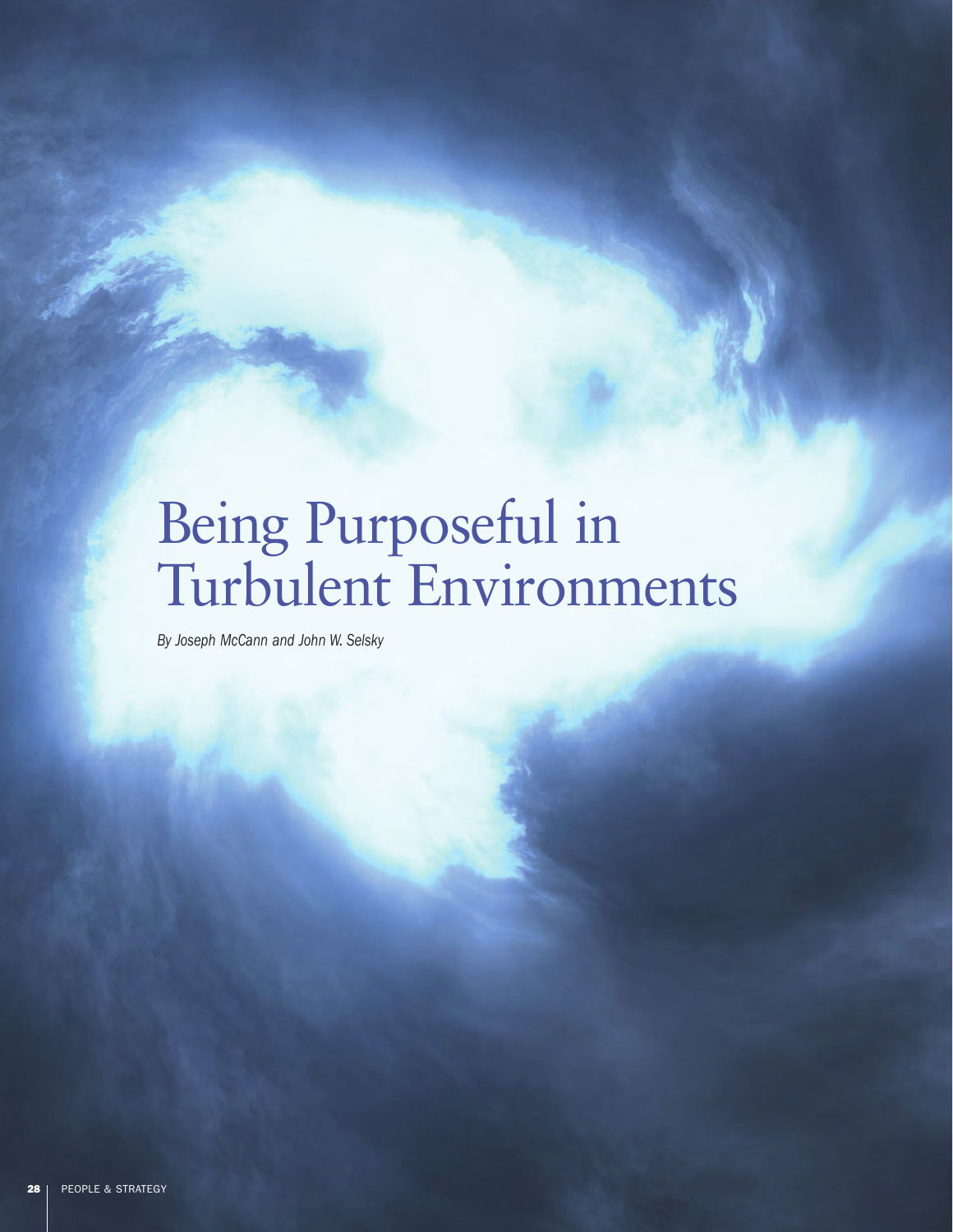*It is extremely challenging to sustain high levels of performance, either personal or organizational, when the pace and disruptiveness of change is relentless. Our past research reported in a 2009* People & Strategy *article and other subsequent work confirmed, however, that some individuals and organizations — indeed, entire business ecosystems like global supply chains and innovation networks — are doing very well (AMA/HRI, 2006; McCann, Selsky & Lee, 2007, 2009). While many reel from turbulent change, others view such dynamic conditions as an opportunity — a source of competitive advantage.*

**A**<br> **A**<br> **Strategy** article, reported the evolu-<br> **Strategy** article, reported the evoluarticle, followed by the 2009 *People &*  tion of our thinking about these challenges. What we have since discovered is that mastering turbulence requires highly developed capabilities for sustaining adaptive capacity. It is about working smarter, not just harder (Sull, 2009).

We do not have all the answers, but we have identified and explored five of these capabilities in our 2012 book, "Mastering Turbulence: The Essential Capabilities of Agile & Resilient Individuals, Teams & Organizations." Given HRPS's longstanding interest in this topic, we are pleased to again have *People & Strategy* as a forum for our newest thinking. All the more so, given the topic of this special issue of the journal, because the foundational capability among the five is what we call *Being Purposeful* or *Purposefulness.*

# Making the Case for Agility and Resiliency

In our 2009 study, we suggested that adaptive capacity has two critical dimensions: agility and resiliency. *Agility* is the capacity for moving quickly, flexibly and decisively in anticipating, initiating, and taking advantage of opportunities and avoiding the negative consequences of change. *Resiliency* is the capacity for resisting, absorbing and responding, even reinventing if required, in response to disruptions that are not or cannot be avoided (McCann et al., 2009).

We found that greater agility and resiliency are both strongly associated with higher performance in terms of competitiveness and profitability. While there is a strong correlation between measures of agility and resiliency, they are nonetheless very different

concepts. We also noted that agility and resiliency have been explored separately in the management literature, but rarely together. This has been a serious lapse because overfocusing on one or the other, not balancing attention across both, will be less effective and even potentially damaging. For this reason, we now refer to them together as "AR" — two sides of the adaptive capacity coin.

# Working Across Four Levels

Our 2009 *People & Strategy* article concluded by stressing the need to develop both agility and resiliency in a balanced way across four intervention levels: individual, team, organization and business ecosystem. Why four levels? Mainly because turbulence is contagious. Focusing development efforts just at an organization level risks ignoring some of the other major impacts of turbulence. It is impossible to sustain high performance when individuals and teams are also struggling. Paying attention to individuals and the teams in which they function is equally important because "the boundaries between the personal and the global are breaking down" (Eckersley, 2008). Indeed, as Tom Friedman of "The World Is Flat" fame reminds us, a defining characteristic of today's world is that individuals, not just nations and corporations, are active players at a global level (Friedman, 2005). He could be a solo terrorist plotting havoc in London or a Bangladeshi farmer linked to a global commodity market via a cheap cellphone.

This intimate linkage between the personal and the global plays out at work, at home and in communities. At an *individual* level, people feel the effects of turbulence when the number and variety of events they have to deal with become so mind-numbing that they become stressed and anxious. Health suffers, psychological burnout becomes the norm and dissociative behaviors (the "flight" side of the fight-flight response) prevail. The record low levels of employee engagement now being reported by many organizations are a clear indicator.

Teams are the basic structural unit for getting things done in most organizations today. But teams are only as good as the individuals within them. Individual performance contributes to organization performance, but individual effort is most often leveraged in team-based projects and other collaborative work efforts. The effects of turbulence are felt at the team level when economic distress forces cutbacks, destroying skilled technical work teams in places like Detroit auto factories. Under-resourced and stressed teams are a reality in many organizations, and they get disrupted as members enter and exit more frequently.

At an *organization level*, we see the effects of turbulence when profits suffer, innovation seizes up, companies fail and valuable networks of suppliers collapse.

Turbulence is manifest at a broader *business ecosystem* level. Every company is part of multiple larger sets of organizations and groups linked through shared interests, goals or geography (Iansiti & Levien, 2004). An ecosystem may be a global supply chain, innovation network, financial system, industry or a community network that a firm operates in geographically. Learning to work at this "higher" level is important because a firm's relationships with other players pose risks that must be managed strategically. The interdependencies among members of those larger systems are the transmitters of change and disruption into the firm. Collaborative initiatives are often called for at the ecosystem level. ►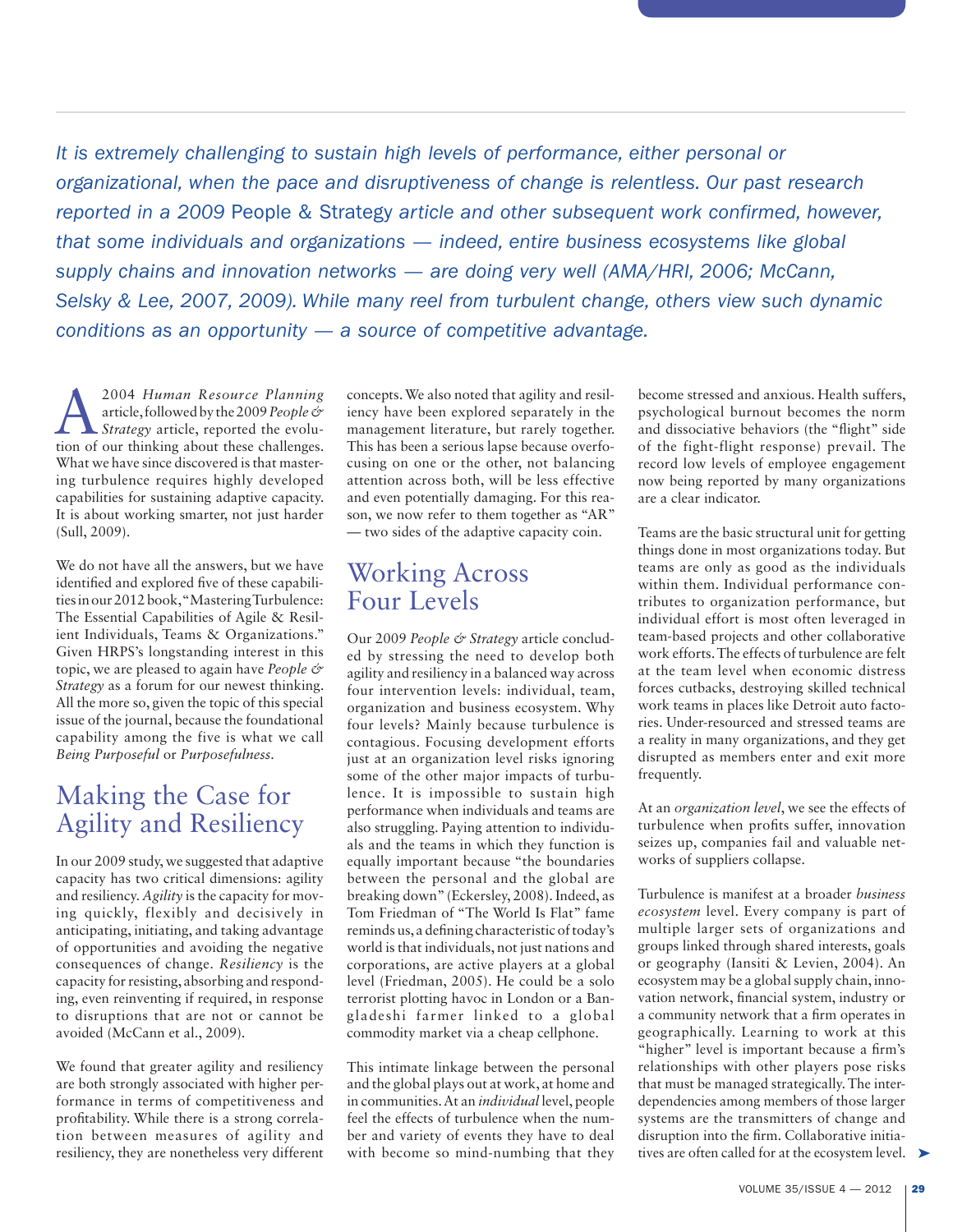The adaptive challenge for a company is complex. It has to manage turbulence *down*, *across* and *up*. *Down* for its individuals and teams, *across* all its operations and functions, and *up* in its relationships with other organizations and groups in its ecosystems. Only when what we call "High AR" is developed and sustained at all of these levels can it begin to master turbulence.

# Five Essential **Capabilities**

Since our 2009 research, we have tried to identify the specific attributes or operational qualities of High AR individuals, teams, organizations and ecosystems. We also pondered whether it was even plausible to consider that those capabilities might extend across all four levels. We now believe we have some answers.

We have found five capabilities so far that support high levels of both agility and resiliency. High AR individuals, teams, organizations and ecosystems are: *Purposeful*, *Aware*, *Action-oriented*, *Resourceful*, and *Networked*. *Being Purposeful* is foundational and at the core of High AR, so it receives the most attention in this article. The other four are briefly recognized and their respective roles noted. Table 1 outlines the full model of how these capabilities are expressed across the four levels. We suggest reading this table horizontally, moving from the individual to the team, organization and ecosystem levels to appreciate the different ways that the capability is expressed across levels.

# Being Purposeful

We define purposefulness as "thought and supportive action based on a clear sense of purpose and grounded in a positive selfidentity and core set of values and beliefs …" (McCann & Selsky, 2012, p.55). This capability can be applied to teams, organizations and even ecosystems as well as individuals, as we illustrate below.

Purposefulness is perhaps most associated with extremely challenging, even life-threatening, situations that require tremendous resiliency. This can be an event that derails a professional career or that destroys a skyscraper in a terrorist act, as investment firm Sandler-O'Neil experienced on Sept. 11, 2001 (Freeman, Hirschhorn & Maltz, 2004). Purpose can stabilize and sustain focus, attention and behavior while responses take shape and recovery occurs. Purpose may even have to serve as the basis on which a transformed life, organization or industry is built when a previous one fails. The U.S. auto industry during the Great Financial Crisis is a vivid example.

Purpose expressed through clear values and beliefs also supports *agility* by providing a stable reference point for decision making in the midst of turbulence. When uncertainty and complexity prove almost debilitating, a well-understood, operationally expressed and widely shared sense of purpose provides a powerful vantage point for acting quickly

| <b>TABLE 1: AR CAPABILITIES ACROSS LEVELS</b>                                                                                                                                       |                                                                                                                                                                          |                                                                                                                                                                           |                                                                                                                                                                              |                                                                                                                                                                                              |
|-------------------------------------------------------------------------------------------------------------------------------------------------------------------------------------|--------------------------------------------------------------------------------------------------------------------------------------------------------------------------|---------------------------------------------------------------------------------------------------------------------------------------------------------------------------|------------------------------------------------------------------------------------------------------------------------------------------------------------------------------|----------------------------------------------------------------------------------------------------------------------------------------------------------------------------------------------|
| Level/Capacity                                                                                                                                                                      | <b>Individual</b>                                                                                                                                                        | <b>Team</b>                                                                                                                                                               | <b>Organization</b>                                                                                                                                                          | <b>Ecosystem</b>                                                                                                                                                                             |
| <b>Purposeful</b><br>Hold positive, "well"<br>identities grounded in core<br>values and beliefs about<br>who they are and want to be                                                | Positive self-concept<br>with a physically and<br>psychologically healthy<br>presence capable of<br>sustaining them in highly<br>ambiguous, stressful work<br>situations | Shared values and beliefs<br>support collaborative<br>performance with no<br>one compromised in<br>psychological and physical<br>fitness to limit team<br>performance     | Vivid, frequently<br>communicated and<br>manifested shared values/<br>beliefs within a compelling<br>vision and sustainable<br>concept of the organization<br>within society | Shared beliefs that their<br>collaborative efforts yield<br>valued economic and social<br>contributions, supporting a<br>sense of legitimacy, purpose<br>and meaning                         |
| <b>Aware</b><br>Aware of the larger<br>environment, actively scan<br>and engage in sense-making<br>to form action hypotheses                                                        | Active learners with a<br>curiosity about the larger<br>world, open to change and<br>able to make sense and act<br>in ambiguous environments                             | Well-developed information<br>gathering, filtering, sharing<br>and decision-making<br>processes support collective<br>sense-making                                        | Formalized and fully<br>supported strategic<br>knowledge management<br>(KM) roles and processes<br>linked to key decision<br>makers                                          | Widely shared information<br>and support for specialized<br>sense-making, and<br>interpretation functions                                                                                    |
| <b>Action-oriented</b><br>Forward-leaning and open<br>to change, with appropriate<br>tools for quick movement,<br>whether proactively<br>or reactively, alone or<br>collaboratively | Confident and competent in<br>taking the initiative, acting<br>or reacting as necessary,<br>to gain advantage, avoid<br>collisions or minimize<br>setbacks               | Shared problem solving,<br>decision making and<br>implementation skills,<br>empowered by key decision<br>makers to act and react<br>auickly                               | Engaged in strategic<br>boundary management to<br>create, sustain or destroy<br>barriers to action using a<br>broad, array of strategies,<br>tools, and processes            | Shared appreciation of a<br>situation and a developed<br>capacity for broad-based<br>collaborative action for<br>sustained impact                                                            |
| <b>Resourceful</b><br>Creative and innovative in<br>the use of resources with<br>the capacity and skills to<br>attract, deploy and redeploy<br>resources                            | Entrepreneurial in securing<br>resources, talent and<br>support required to meet a<br>goal, despite setbacks                                                             | Well-developed practices<br>and processes that bring<br>out the best thinking and<br>innovative ideas from<br>team members and team<br>supporters                         | Creative and innovative in<br>how it develops and uses<br>scarce or valuable resources<br>- financial, physical and<br>human                                                 | Highly developed processes<br>for attracting, mobilizing<br>and sharing resources from<br>within or outside the group                                                                        |
| <b>Networked</b><br>Built and sustained valued<br>relationships for leveraging<br>opportunity or support when<br>overwhelmed, eliminating<br>the ones posing excessive<br>risks     | Positive, active relationships<br>maintained within the<br>immediate family, work<br>group, and community<br>to sustain a sense of<br>connectedness and meaning          | Supportive relationships<br>among its own members<br>and other parts of the<br>organization and tightly<br>integrated into the<br>core functioning of the<br>organization | Actively managed<br>relationship networks<br>supported across the<br>organization and with<br>external organizations and<br>groups important to its<br>performance           | Collectively maintained and<br>supported relationships,<br>even governing units<br>to manage member<br>relationships, with<br>active linkages to other<br>ecosystems for shared<br>responses |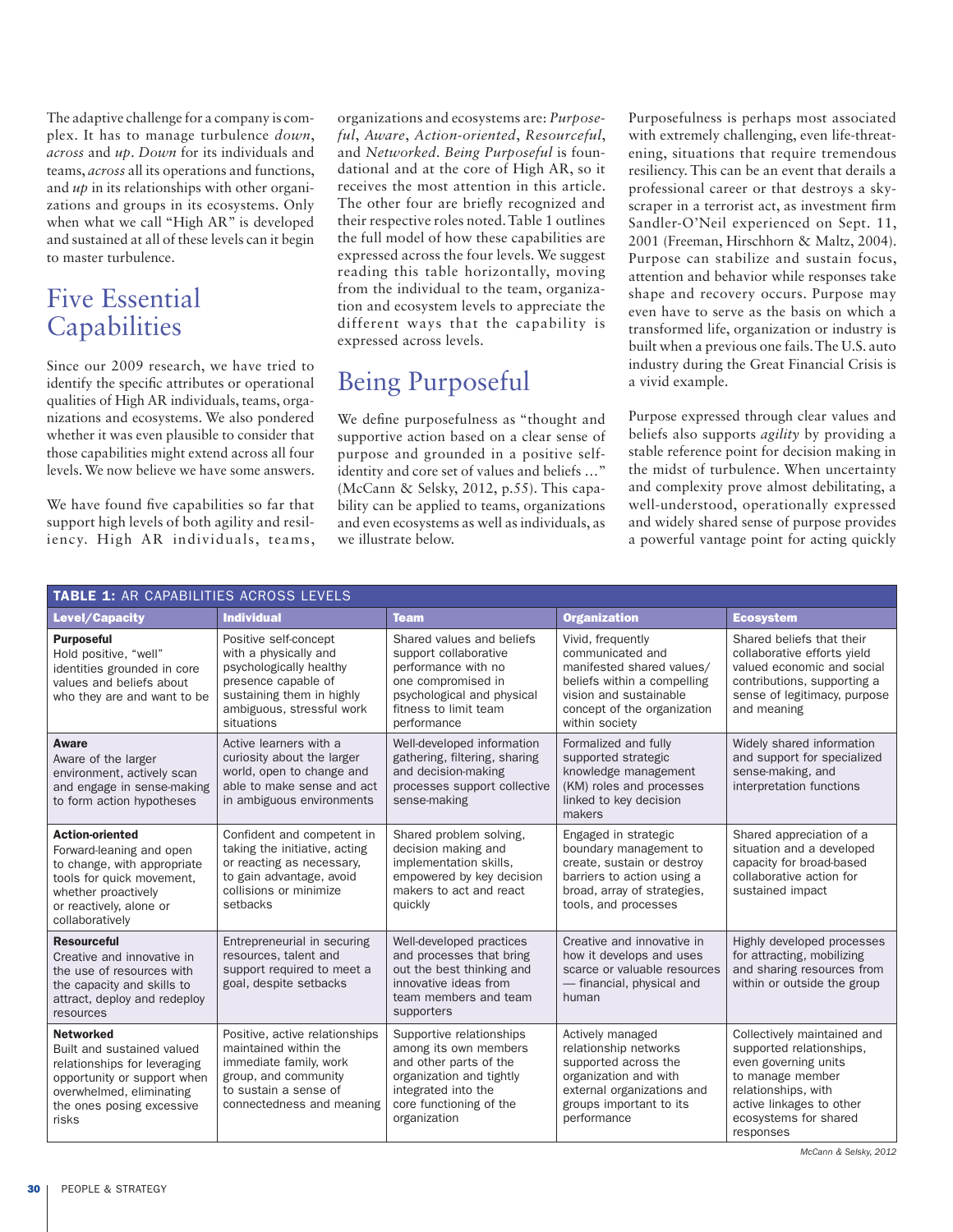and taking advantage of opportunities. Purpose provides a basis for critical judgments and sound decisions grounded in the core values and beliefs, so that the ultimate ends are clear and agreed. Debate can then center on the means, or *how* to move forward. Southwest Airlines' early mission statement — to be a "price competitive, commuter and short-haul airline using close-in airports" is a classic example of clear purpose. It enabled the company's fabled means — "to involve customers and employees in the product and the process, making it a fun, profitable, and quality experience" — to be leveraged for competitive advantage (Putnam, 2009).

Our take on purposefulness follows from such well-known management authors as Peter Senge (1990, 2010), Jim Collins and Jerry Porras (2002), and Stephen Covey (2004). For many of us, the contribution of Victor Frankl is central. In "Man's Search for Meaning" (1959), Frankl made the case for a core sense of purpose as the foundation for surviving the harshest of all conditions, Nazi concentration camps.

Other authors have viewed purpose more as an objective state. Without referencing Frankl, Peter Senge (1990, p. 148) observes: "Real vision cannot be understood in isolation from the idea of purpose. By purpose, I mean an individual's sense of why he is alive." Similarly, Collins and Porras (2002) stress the fundamental importance of a "core ideology," consisting of core values and core purpose, and an envisioned future as essential for a positive self-identity. Regardless of whether it is a process or a state, purpose is a foundational capability for mastering turbulence.

### Being Purposeful and Well

Purposefulness is undermined and eroded by turbulence. Rapid change and continual disruptions can generate persistently high levels of anxiety and stress, which demands total attention and effort for weeks, months and even years. These exact a toll on individuals, teams and organizations and can even grind down entire ecosystems, such as the American financial regulatory system during the Great Financial Crisis.

Uncertainty and complexity similarly degrade mental performance when sustained for too long. Thanks to the work of evolutionary biologists, neuroscientists and psychologists, we now know much more about the connections among environment, mental

psychology, research finds that anxiety leads to depression and defensive responses such as disengagement; dissociation (that is, creation of mental defensive boundaries); denial (often expressed as fantasies and myths about others); and physical withdrawal (such as quitting) (Menzies-Lyth, 1990). Newer research in neuroscience takes a different tack. David Rock notes (2010, p.3): "The threat response is both mentally taxing and deadly to the productivity of a person — or an organization. Because this response uses up oxygen and glucose from the blood, they are diverted from other parts of the brain, including the working memory function, which processes new information and ideas. This impairs analytic thinking, creative of solid physical conditioning and attention to nutrition. Having a major high-visibility merger almost derail due to the poor health status of an M&A team member is risky for the entire company. We are not suggesting that perfect physical health and nutrition need prevail across the whole company, but management has to be aware of the risks present and actively manage them.

*Psychological wellness* is partially a function of physical wellness, as the David Rock quote illustrates. It is all about building healthy, high-brain performance that in turn supports cognitive functioning, sense making and appropriate types of emotional response to situations.

We define purposefulness as "thought and supportive action based on a clear sense of purpose and grounded in a positive self-identity and core set of values and beliefs …"

insight and problem solving; in other words, just when people most need their sophisticated mental capabilities, the brain's internal resources are taken away from them." Clearly, those kinds of reactions do not support positive identities and purpose.

We therefore believe that being purposeful requires full and equally sustained attention to wellness. Wellness is a concept that has expanded over time to include much more than "health and fitness." In the United States, escalating health care costs have been a major reason why companies have given increased attention to preventive care. However, high levels of anxiety, stress and depression associated with work have also been recognized as factors in falling employee engagement and productivity. Wellness initiatives are now either already highly developed or being launched in a majority of U.S. companies (McCann, 2013).

### Three Forms of Wellness

We define wellness broadly to include physical, psychological and social wellness. Regarding *physical wellness*, our personal experience with senior leadership teams engaged in grueling change initiatives such as *Social wellness* recognizes that humans are social animals who require nourishing social contact and relationships in order to be psychologically well. Those relationships are found at work, home and in the community. Research has shown that individuals lacking social wellness experience greater illness, higher death rates and do less well under stress. Going it alone during long periods of high stress is a recipe for burnout and failure.

### Being Purposeful Across Levels

At an individual level, being purposeful means maintaining a positive self-concept and a physically and psychologically healthy presence that can sustain him or her in highly ambiguous, stressful and demanding work situations. It also means that the employee develops and maintains positive relationships with others at work, at home and in the community by staying attentive to what is happening to others. These relationships become extremely important just when conditions become the most demanding.

performance and behavior. In conventional mergers has revealed the critical importance and vitality from each other. In a High AR,  $\blacktriangleright$ At a team level, team members' values and beliefs support their collaborative work performance. Their values and beliefs are aligned and resonant such that they draw strength and vitality from each other. In a High AR,  $\blacktriangleright$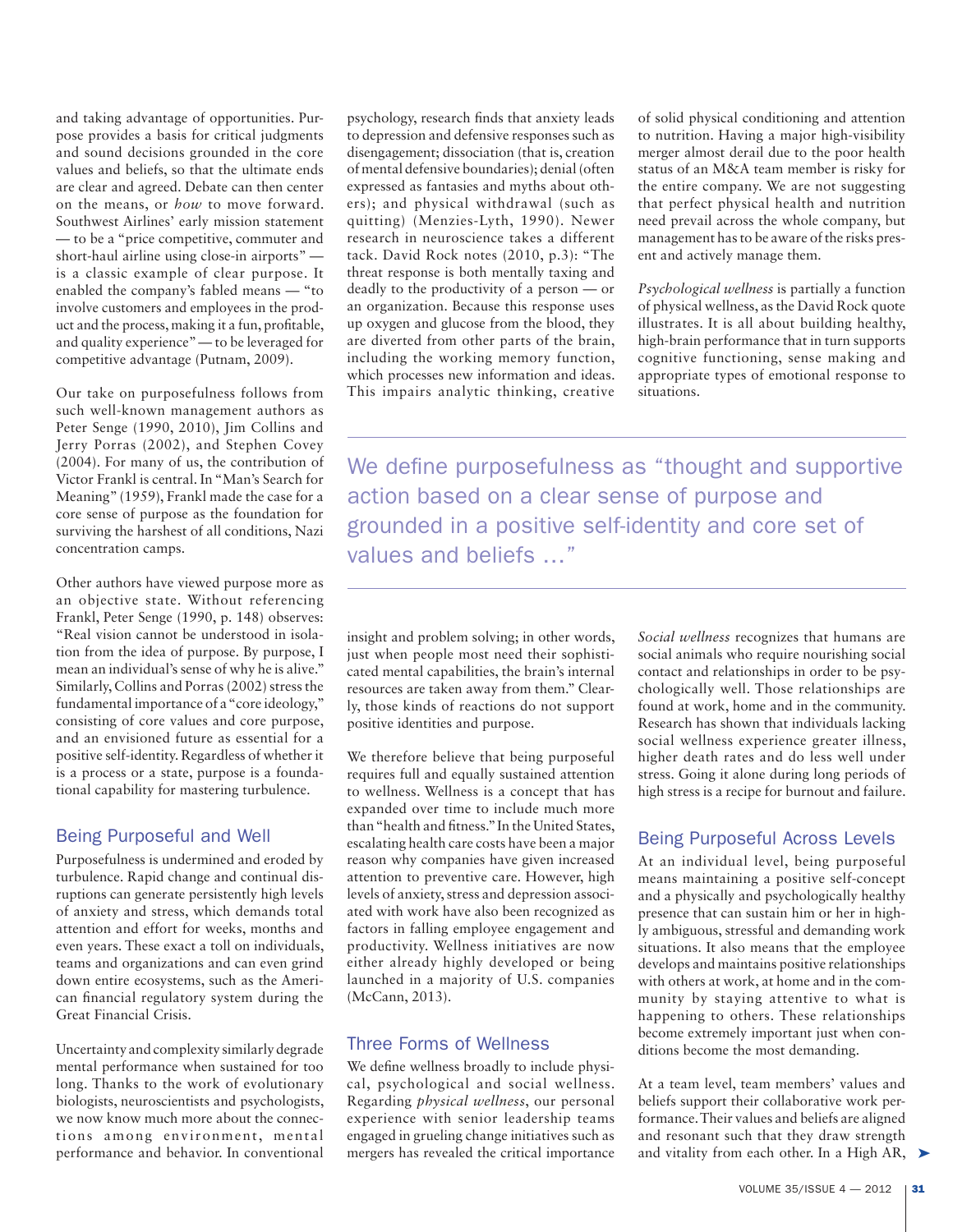purposeful team, no member drags down the team's ability to achieve its work goals because of a lack of wellness.

At the organization level, the leadership team frequently communicates and manifests the company's set of shared values and beliefs within a compelling vision and sustainable concept of the company within society. Stephen Covey (2004) calls this an organization's "significant contribution," and it is essential for employee engagement and self-fulfillment. The company expresses sincere commitment and support for wellness initiatives as one aspect of its pursuit for continuous improvement.

They are active learners and open to new ideas to improve their performance. They are not reluctant to experiment with ideas or processes that may be contrary to prevailing wisdom or practice. Because they work hard at making sense of uncertain, ambiguous events and conditions, they tend to operate more effectively. Being aware requires very effective cognitive processes for sense-making at all levels.

At the individual level, how can we expect such open-mindedness and heightened awareness among information overloaded and distressed employees? The natural reac-

Action-oriented individuals, teams, organizations and ecosystems are capable of intelligently acting alone or collaboratively with others.

For an ecosystem, being purposeful means that a group of organizations shares the belief that their collective efforts yield valuable contributions to each other, the economy and society. As a result, there is a strong, shared sense of legitimacy among its members and stakeholders that affirms their collective sense of purpose and meaning. Together they create what Michael Porter and Ralph Kramer (2011) call "shared value" for themselves and for society. Industry groups such as health care networks, associations like the World Business Council for Sustainable Development, and certain kinds of crosssector social partnerships are examples (Selsky & Parker, 2005). There is also increasing attention to wellness at an ecosystem level as organizations in some industries and communities with risky health and demographic profiles begin to collaborate with each other to change those profiles (Buettner, 2010).

Four other capabilities flow from being purposeful. Below we describe each briefly based on our recent book (McCann & Selsky, 2012).

# Being Aware

Being aware means that individuals, teams, organizations and ecosystems are sensitive to their environments, actively scan and engage in sense-making of what they perceive and experience, and form action hypotheses about the opportunities and risks detected. tion is to withdraw, not open up to even more information, ambiguity and uncertainty (Staw, Sandelands & Dutton, 1981). As turbulence increases, these abilities need to be nurtured all the more. Encouraging wellness and articulating a strong sense of purpose can help. The High AR aware employee is an active learner with a curiosity about the larger world, able to place events in context and with sufficient meaning to act or react.

High AR aware teams are characterized by having well-developed information gathering, filtering, sharing and decision-making processes that support collective sense-making and continual generation of action options. These processes are embedded in the team's routines and are often linked to sophisticated information technologies and knowledge management platforms that all can access.

Such systems and processes, along with highly developed roles and specialized responsibilities, become even more formalized at the organization level. Examples include strategic planning and scenario building processes and practices, or competitive intelligence units that are constantly scanning and interpreting what is happening. For example, scenario-based planning may be used to test ideas and construct images of alternative futures based upon the ideas and trends percolating through a company's external environments.

An example of being aware at the ecosystem level is companies sharing information across a dispersed value chain to better coordinate their actions. Members of a global supply chain may collaborate continuously to wring costs out of products and manage supply flows. Industry associations or specialized research groups such as The Conference Board or Gartner also perform invaluable scanning, sense-making and interpretation functions for their members.

# Being Action Oriented

Being action oriented means having a "forward-leaning" posture and an openness to change made possible with access to appropriate resources — people, systems, processes and structures -— for supporting quick movement. Action-oriented individuals, teams, organizations and ecosystems are capable of intelligently acting alone or collaboratively with others. They are strongly predisposed toward execution in the service of purpose.

At the individual level, the High AR actionoriented employee feels competent in taking the initiative, acting or reacting as necessary, to create advantage or avoid a collision with an external event. Action is premeditated and calculated, with full anticipation of both the upside potential and downside risks from acting quickly and decisively.

While some individuals may be powerful enough to decisively impact a situation, those instances are relatively rare. The team is the basic unit of work in the contemporary workplace and core mechanism for executing change. This may be a work team on the shop floor or a C-suite executive team. A High AR action-oriented team has well-developed skills in shared problem solving, decision making and implementation in order to quickly deploy and redeploy all necessary resources. Such a team has access to key decision makers and is empowered to act and react quickly and decisively. Members are cross-trained and "ambidextrous," smoothly introduced and exited because teaming competencies are highly developed (Birkinshaw & Gibson, 2004).

Being action-oriented for organizations means fostering an adaptive design mindset that fundamentally alters how its design is visualized. A firm's design is an expression of its preferred way of adapting to its environments for greatest impact. Organization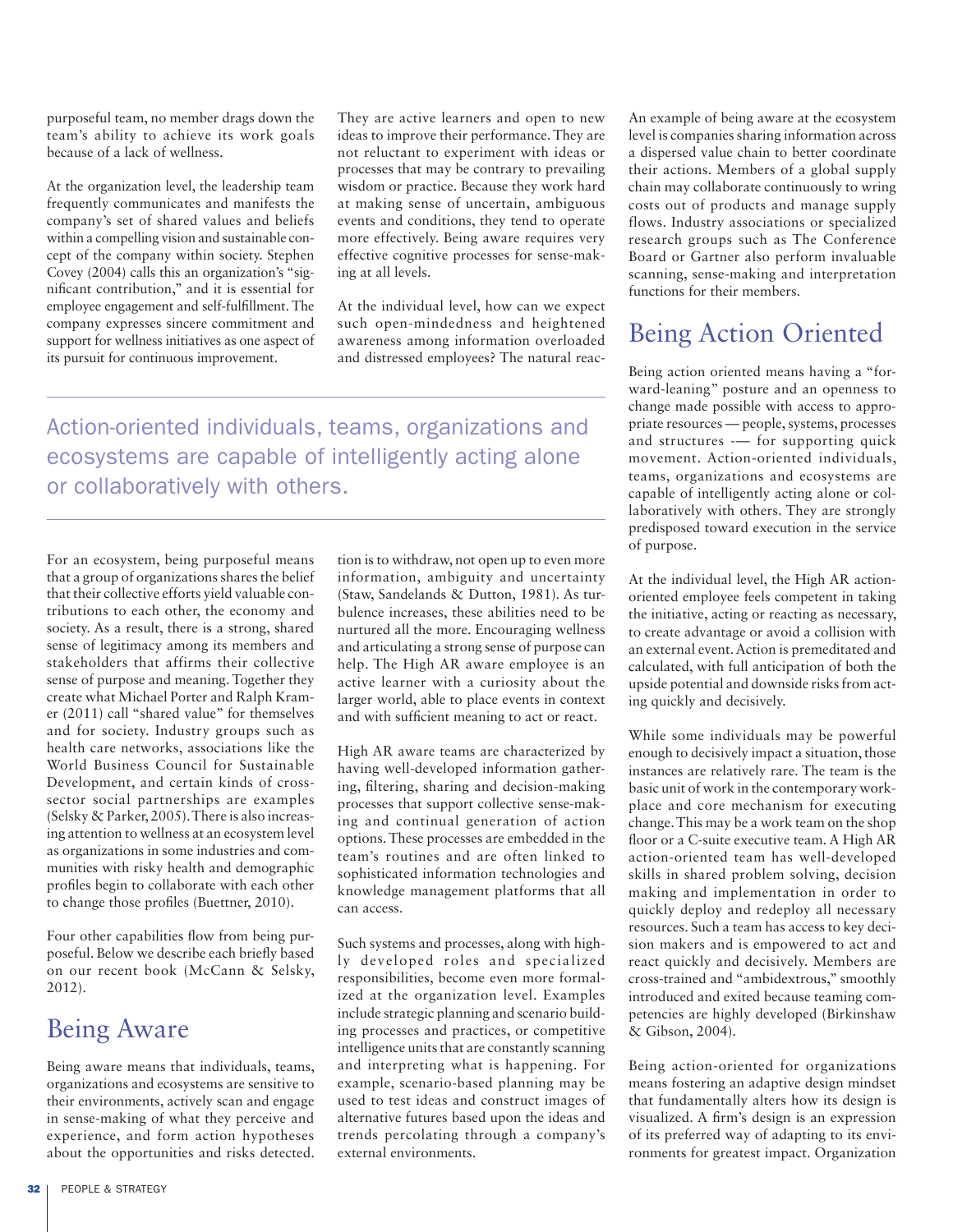design is conventionally viewed as the choices made for grouping or bundling related units of work, such as by function, SBU, project or some hybrid. Now, rethink design as a flexible bundle of capabilities that support specific goals and strategies at a point in time. Being High AR action-oriented means finely tuning the process of identifying needed capabilities, developing and bundling them, and then applying them for maximum impact.

At an ecosystem level, collective action becomes more challenging because each organization has its own unique purpose and different capabilities for moving quickly and sustainably. Central to being action-oriented at this level is a shared appreciation among members of what is happening in their area of common interest and what to do about it together, such as setting up an R&D consortium to develop a next-generation technology platform for the industry. They use mechanisms for building the shared appreciation and supporting communication, such as task forces and search conferences. This enables coordinated, sustained action across ecosystem members (Normann & Ramirez, 1993). Lobbying efforts by trade groups, for example, are often effective at enabling public policy initiatives. Similarly, NGO networks mobilize and deploy tremendous amounts of resources after a natural disaster.

think and act creatively in both gaining advantage and minimizing setbacks. Group development practices designed to foster team creativity and innovativeness have become common rituals in most knowledgebased companies.

At the organization level, being resourceful means building an innovative mindset and culture. While innovativeness is most often expressed through new products and services, it derives from a company's internal processes and activities. Such a company is creative and improvisational in how it develops and uses financial, physical and human assets. High AR resourceful organizations take what they have at hand and reuse it in novel ways to meet novel circumstances.

At the ecosystem level, being resourceful means that members explore shared issues creatively and craft ways to complement each other's strengths and weaknesses. Mutual assistance is an established practice in a High AR resourceful ecosystem because members share a sense of purpose and a belief that the continued viability and health of its members benefits the whole. This is partly what Michael Porter and Ralph Kramer (2011) call the process of creating "shared value." They may develop elaborate protocols and processes for mobilizing and sharing

Being resourceful at an individual level means behaving much like an entrepreneur — engaging in the ongoing quest for resources, talent and support to grow a big idea, despite setbacks.

# Being Resourceful

Being resourceful at an individual level means behaving much like an entrepreneur — engaging in the ongoing quest for the resources, talent and support to grow a big idea, despite setbacks. Such individuals have the drive to pursue a big idea, drawing upon talent and resources wherever needed.

For teams, being resourceful means utilizing practices and processes that bring out the best thinking and innovative ideas from all team members and others supporting the team. High AR resourceful teams are able to

resources to support each other and access valuable resources outside the group. Consider the actions of the "too big to fail" banks during the financial crisis.

# Being Networked

High AR networked individuals, teams, organizations and ecosystems build and sustain valued relationships for leveraging opportunity and serving as a lifeline when their own capacity is overwhelmed. They can call upon their network of relationships when pushed beyond their own ability to act, but they end relationships that pose excessive risks or costs to sustain. They balance the value and risks associated with their relationships in deciding when to "go it together" and when to "go it alone."

Being networked as an individual means maintaining positive, active relationships with one's family, work group and community. This provides a sense of engagement and purpose to sustain the person during challenging times.

Being networked at a team level means members sustain positive relationships with other teams and other parts of the company. The team is tightly integrated into the functioning of the company with ready access to key decision makers and the resources members need to act quickly.

At the organization level, relationship networks are supported across all parts and levels of the firm and with external organizations and groups important to its performance. Those relationships are recognized as critically important to take what Rosabeth Kanter (1994) calls "collaborative advantage" of a situation or when the firm is threatened beyond its own ability to respond and only collective action will do.

Managing networks requires constantly managing boundaries and barriers to make sure individuals and teams can work across them to quickly seize opportunities. It also means working to minimize the damage of turbulence by creating or sustaining appropriate boundaries and barriers. Global supply chains and alliances illustrate how companies redefine boundaries and create strategies and tools for managing them.

At the ecosystem level, members maintain relationships supported by associations or groups, perhaps using governing units to regulate member relationships. A High AR networked ecosystem is integrally linked with other ecosystems so that responses can happen to shared situations that demand large scale collaborative action. Ecosystemlevel action was evident in the broad-based response to Hurricane Katrina in 2005 in New Orleans, the responses to the events of Sept. 11, 2001, of many sectors such as airlines and energy, and joint actions of the Federal Reserve and other reserve banks during the 2008 financial crisis. Such collaborative endeavors tend to be messy, protracted and uneven in impact, but they create necessary capacity and boundaries at the scale of the damage.  $\blacktriangleright$